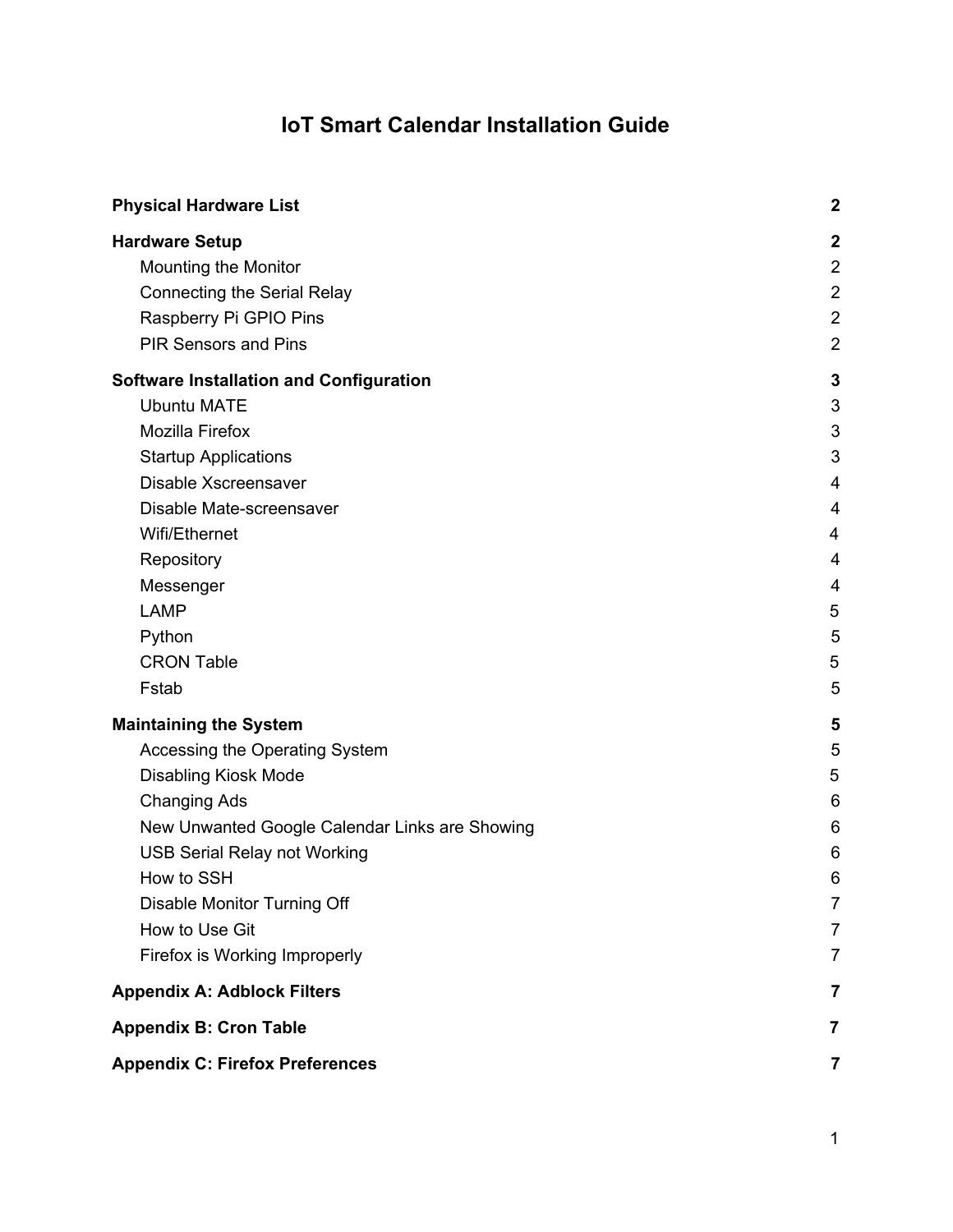### <span id="page-1-4"></span>**Physical Hardware List**

- Raspberry Pi 3 B with power supply, case and heatsinks
- Waveshare 10.1 inch 1280x800 IPS LCD Capacitive Touchscreen with case
	- Any touchscreen monitor will work as long as it is compatible with Raspberry Pi 3 B
- Sandisk 32GB microSDHC card with normal SD card adapter
	- Any similar sized microSD card will work
- Emy passive infrared motion sensor detector modules
- Ethernet, HDMI, USB and digital I/O cables
- SMAKN LCUS-1 type USB relay module

## <span id="page-1-1"></span><span id="page-1-0"></span>**Hardware Setup**

- **● Mounting the Monitor**
	- Mount the monitor in a reachable, eye level spot.
		- Make sure monitor is not stealable and connections aren't tamperable.
	- Place the Raspberry Pi in a place that is not publicly reachable.
	- Connect the necessary cabling from the monitor to the Pi.
	- Cut the monitor power cable in a way where the one end reaches from the monitor to the Pi and the other end reaches from the Pi to a power source.
	- Strip the cable so that the ends are connective.

# <span id="page-1-3"></span>**● Connecting the Serial Relay**

- Locate and separate the red (Vcc) and black (Gnd) wires on both sides.
- Reconnect the black (Gnd) wires together
- Connect the monitor-side red (Vcc) wire to the middle (COM, Common Connection) USB relay connection point and screw in the top until the wire is held.
- Connect the power supply-side red (Vcc) wire to the right (NC, Normally Closed) USB relay connection point and screw in the top until the wire is held.
- Leave the left (NO, Normally Open) USB relay connection point open.
- Plug the USB Relay into one of the USB slots on the Pi.

# <span id="page-1-5"></span>**● Raspberry Pi GPIO Pins**

- Each sensor needs a GPIO pin and also sources power and ground.
- Attach a connector to both pins 4 (Vcc) and 6 (Gnd).
- Attach a connector to both pins 11 (GPIO 17) and 13 (GPIO 27).

# <span id="page-1-2"></span>**● PIR Sensors and Pins**

- Hold both sensors upside down where the dome faces downward.
- When looking at the turning gears, turn the left gear completely counterclockwise and the right gear completely clockwise.
- Install the infrared sensors into the ceiling.
	- Install one sensor a foot away from the wall centered above each the door and the monitor.
	- Limit the cone of vision of each sensor with an inch deep pipe with an inch diameter.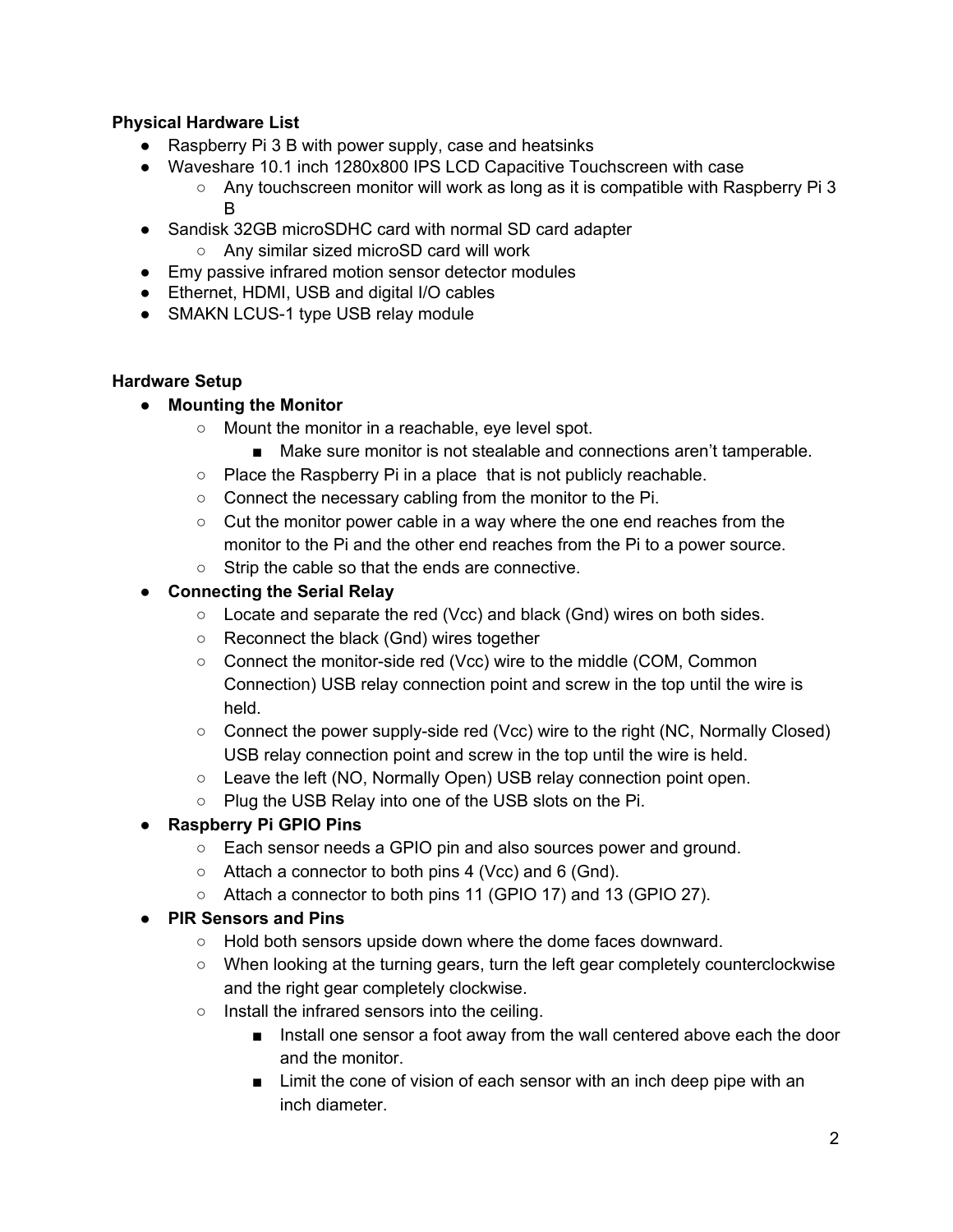- Cover each sensor in a container to keep dust off.
- Connect the Vcc (right) and Gnd (left) pins to the Vcc and Gnd connectors on the Pi.
- Connect the Out (middle) pin on the left sensor above the monitor to pin 11 on the Pi.
- Connect the Out (middle) pin on the right sensor above the office door to pin 13 on the Pi.

#### <span id="page-2-2"></span><span id="page-2-0"></span>**Software Installation and Configuration**

- **● Ubuntu MATE**
	- **○ Download and install operating system on micro SD card**
	- Download Ubuntu MATE image from <https://ubuntu-mate.org/>
	- Format the microSD card using the downloaded image file.
		- Applications like win32 disk imager can do this for you <https://sourceforge.net/projects/win32diskimager/>
	- Insert the microSD card into the Raspberry Pi and plug in a monitor, keyboard and mouse as well as power.
	- Complete the first time setup. Make sure to remember your username and password.
- <span id="page-2-3"></span>**● Mozilla Firefox**
	- **○ Configure internet browser**
	- **○** If the OS did not come with Firefox, then download it: <https://www.mozilla.org/en-US/firefox/>
	- Change the homepage to localhost
	- **○** Some extensions for Firefox are required: <https://addons.mozilla.org/en-US/firefox/extensions/>
	- **○ RKiosk** - Starts firefox in kiosk mode
		- <https://addons.mozilla.org/en-US/firefox/addon/r-kiosk/>
	- **○ FxKeyboard** Adds a keyboard to the bottom of the window
		- <https://addons.mozilla.org/en-US/firefox/addon/fxkeyboard/>
	- **○ Adblock Plus** Blocks links to external sites on Google Calendar
		- <https://addons.mozilla.org/en-US/firefox/addon/adblock-plus/>
		- Follow the standard procedure for adding new Adblock Plus filters.
		- Disable default ad filters to increase browser performance.
		- Add the filters listed in **Appendix A**.
	- **○ Element Hiding Helper for Adblock Plus** Point and click element disabler
		- If Google Calendar updates and unwanted elements appear, use this to block them.
- <span id="page-2-1"></span>**● Startup Applications**
	- **○ Make Firefox launch on startup**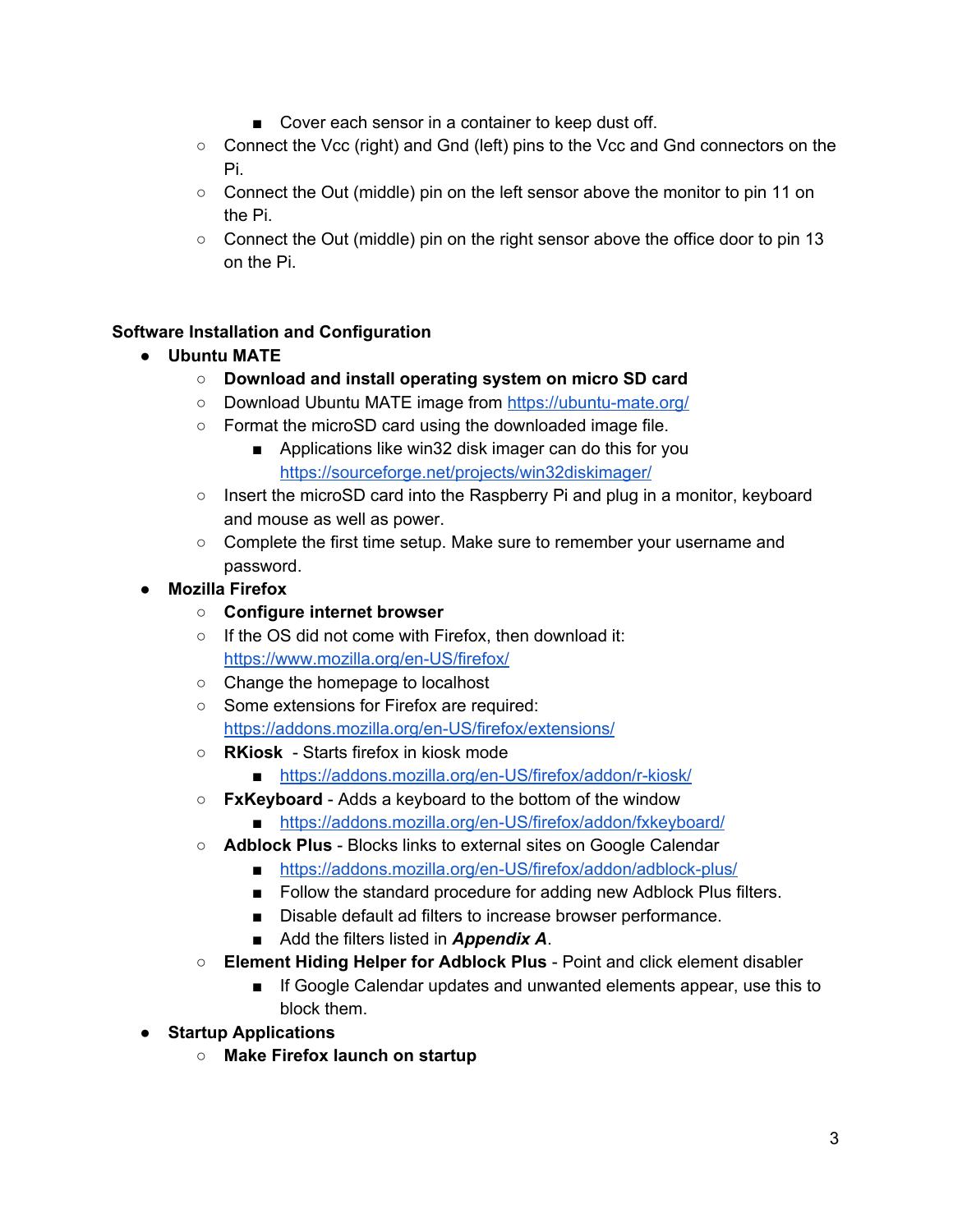- Guide with pictures: [https://askubuntu.com/questions/243139/how-to-add-application-to-startup-applic](https://askubuntu.com/questions/243139/how-to-add-application-to-startup-application-menu) [ation-menu](https://askubuntu.com/questions/243139/how-to-add-application-to-startup-application-menu)
- $\circ$  Click on the start menu icon on the top left and go to startup applications.
- Click Add on the opened window.
- $\circ$  Enter "firefox" as the command and click Add on the new window.
- <span id="page-3-1"></span>**● Disable Xscreensaver**
	- **○ Disable pre-installed screensaver**
	- $\circ$  Click on the start menu icon on the top left and go to xscreensaver config.
	- Disable xscreensaver with the given options.
- <span id="page-3-3"></span>**● Disable Mate-screensaver**
	- **○ Disable other pre-installed screensaver**
	- Click on the start menu icon on the top left and locate Screensaver Preferences.
	- Uncheck both boxes.
- <span id="page-3-2"></span>**● Wifi/Ethernet**
	- **○ The system needs Internet**
	- The system can make use of either wireless or wired Internet connectivity, but this must be automatic.
	- Either hardwire a stable ethernet cable to the system or use a default wireless connection.
- <span id="page-3-4"></span>**● Repository**
	- Download the repository: <https://github.com/BUInvent/Smart-Calendar>
	- Should probably make your own remote repository because you will not be able to contribute to the one linked above unless you are a contributor
	- Extract contents into /var/www/
		- This is the root directory
- <span id="page-3-0"></span>**● Messenger**
	- **○** Sending email using php from gmail: [http://stackoverflow.com/questions/16048347/send-email-using-gmail-smtp-serve](http://stackoverflow.com/questions/16048347/send-email-using-gmail-smtp-server-through-php-mailer) [r-through-php-mailer](http://stackoverflow.com/questions/16048347/send-email-using-gmail-smtp-server-through-php-mailer)
		- Note: must install phpmailer using commands:
			- sudo apt-get update
			- sudo apt-get install libphp-phpmailer
	- Change email/text recipient:
		- HTML/send\_Message.php
			- Lines 26-27
	- Change email address getting sent from:
		- HTML/send Message.php
			- Lines 37-38
				- Note: obviously, this is a huge security issue as the email address password is in plain site. Please work on fixing.
	- Change Google Calendar owner:
		- HTML/index.html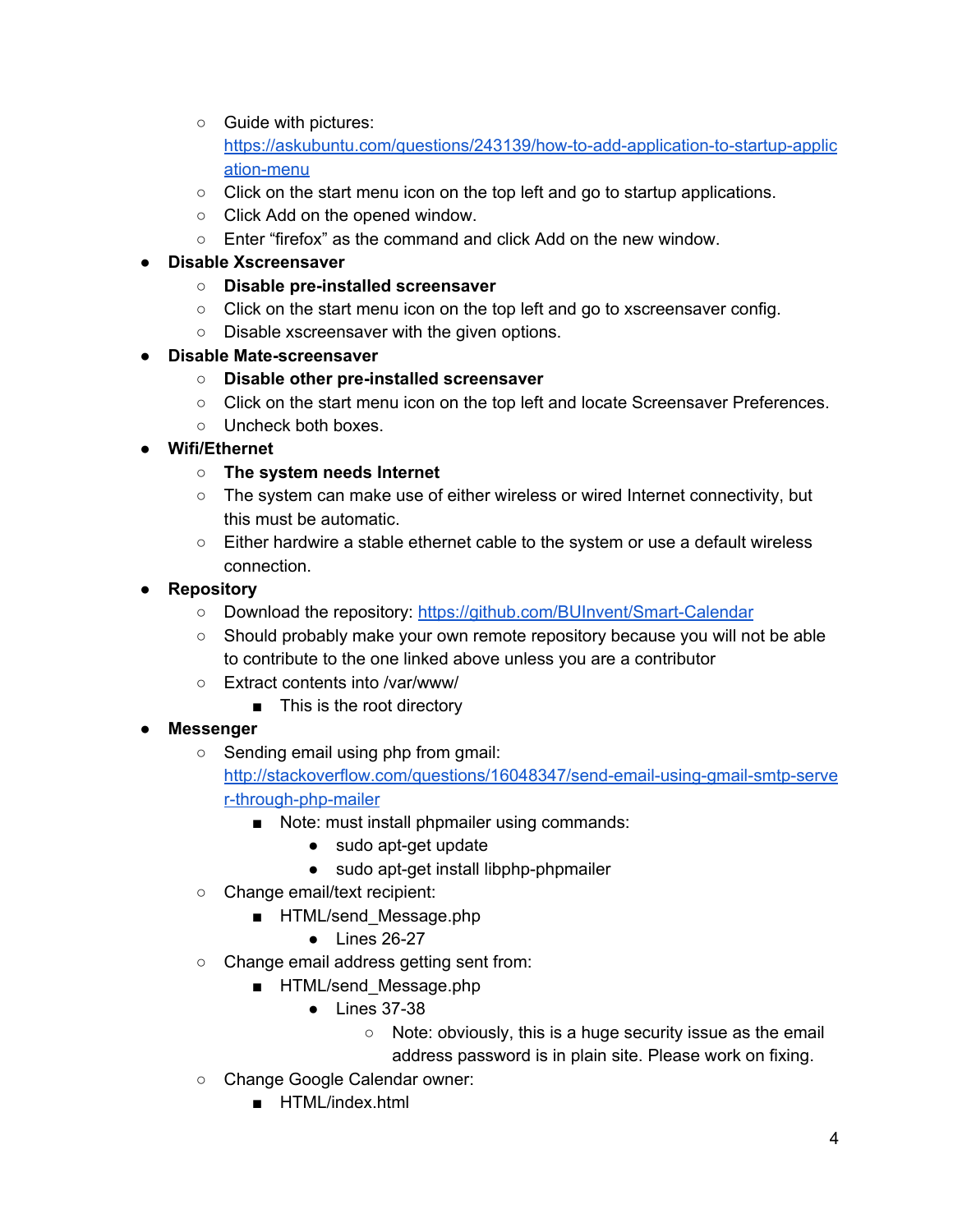- Line 20
- Steps to embed google calendar found here: <https://support.google.com/calendar/answer/41207?hl=en>
- <span id="page-4-3"></span>**● LAMP**
	- **○ System makes use of Apache2 and PHP, PHP and some Javascript requires a web server**
	- Additional PHP and Apache2 installation and setup
	- **○** Follow the regular LAMP Installation: [https://www.digitalocean.com/community/tutorials/how-to-install-linux-apache-my](https://www.digitalocean.com/community/tutorials/how-to-install-linux-apache-mysql-php-lamp-stack-on-ubuntu-16-04) [sql-php-lamp-stack-on-ubuntu-16-04](https://www.digitalocean.com/community/tutorials/how-to-install-linux-apache-mysql-php-lamp-stack-on-ubuntu-16-04)
	- Change the default root directory of Apache2 web server (should be /var/www/) : [http://stackoverflow.com/questions/5891802/how-do-i-change-the-root-directory-o](http://stackoverflow.com/questions/5891802/how-do-i-change-the-root-directory-of-an-apache-server) [f-an-apache-server](http://stackoverflow.com/questions/5891802/how-do-i-change-the-root-directory-of-an-apache-server)

#### <span id="page-4-5"></span>**● Python**

- **○ Program used for background scripts**
- **○** Packages needed: glob, os, sys, time, pwd, serial
	- Most packages will be preinstalled
	- PySerial may have to be installed
- <span id="page-4-1"></span>**● CRON Table**
	- **○ Edit the task scheduler table**
	- Edit the Crontable: sudo crontab -e
	- Change the contents of the table to include the lines in *Appendix B*
	- Make sure the directories referenced in the table are the actual correctly installed directories.
	- Save, install and exit.
- <span id="page-4-2"></span>**● Fstab**
	- **○ Create temporary memory location**
	- Open Fstab : sudo gedit /etc/fstab
		- Optionally use your text editor of choice.
	- Edit the contents of the file to include this line:
	- tmpfs /var/www/Smart-Calendar/HTML/temporary tmpfs size=1m 0 0

#### <span id="page-4-4"></span><span id="page-4-0"></span>**Maintaining the System**

- **● Accessing the Operating System**
	- Disconnect the touchscreen monitor.
	- Connect a different monitor as well as a mouse and keyboard.
	- Press Alt+F4 to close the internet browser.
	- You can now use the Smart Calendar as a normal computer.
		- In order to use the Internet, run Firefox in safe mode using a terminal: firefox --safe-mode
		- In order to return the system to displaying the calendar, reopen Mozilla Firefox.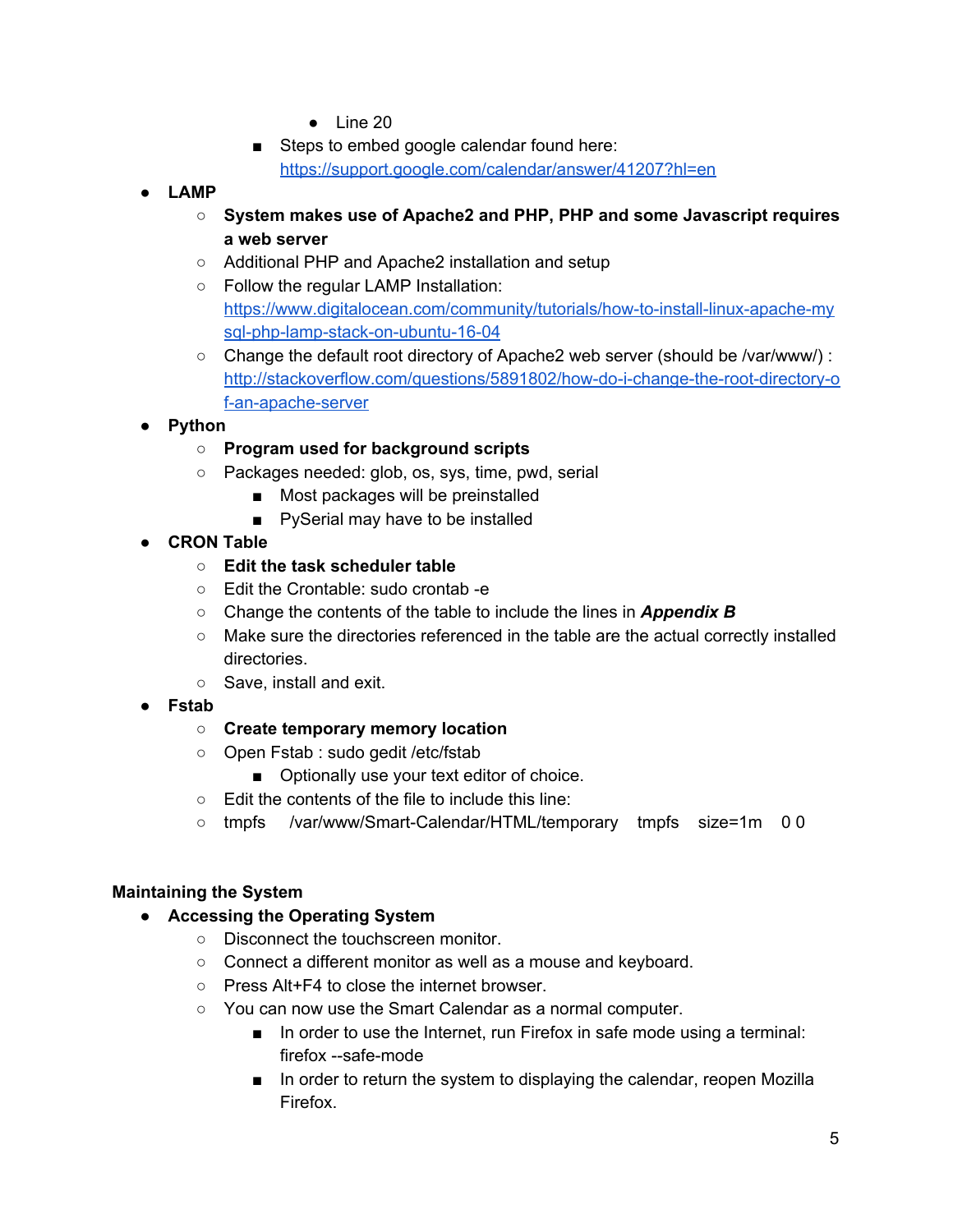## <span id="page-5-2"></span>**● Disabling Kiosk Mode**

- Run Firefox in safe mode using a terminal: firefox --safe-mode
- On the top right, click on the menu and go to Add-ons.
- On the left, go to extensions and disable RKiosk.
- Reopen Firefox without safe mode.
- In order to reactivate kiosk mode, follow the same steps.
	- Safe mode is unnecessary to reactivate RKiosk.

## <span id="page-5-4"></span>**● Changing Ads**

- Make advertisements in .jpg, .png, or .gif format.
- Upload them to your repository in the HTML/images folder.
- Run images Grab.py
- Push changes to your repository.
- Next time Smart Calendar pulls changes, the ads should show.

# <span id="page-5-0"></span>**● New Unwanted Google Calendar Links are Showing**

- Learn more about Adblock Plus filters: <https://adblockplus.org/filters>
- Make sure Firefox is not in kiosk mode.
- Find the name of the element/hyperlink that contains the unwanted link.
	- Element Hiding Helper will make this process very easy.
	- Open it using the toolbar and click on the element to block.
- Open the settings for Adblock Plus and add the filter if not using Element Hiding Helper.
- $\circ$  If the element is recurring on multiple spots, it is possible to block all of them with one filter.
	- Find the common prefix of all of the unwanted elements.
	- Delete the suffix of the filter where the similar elements differ and replace it with a \*
	- Add this as a new filter and refresh the page in order to make sure that your filter worked.

# <span id="page-5-3"></span>**● USB Serial Relay not Working**

- Make sure to check if the wire connections are secure and connecting.
- SSH into the board
- Check /dev/ for items named like ttyUSBx where x is a number.
- If there are multiple items, figure out which one is the USB Serial Relay.
- $\circ$  If there are no items, then the Relay is either not plugged in correctly or broken.
- Open Background/startup.py in a text editor.
- Change lines 39 and 46 to the name of the item.
- Save and close the file.
- Push changes to your repository.
- <span id="page-5-1"></span>**● How to SSH**
	- [http://42bots.com/tutorials/access-raspberry-pi-terminal-and-desktop-remotely-wit](http://42bots.com/tutorials/access-raspberry-pi-terminal-and-desktop-remotely-with-ssh-and-vnc/) [h-ssh-and-vnc/](http://42bots.com/tutorials/access-raspberry-pi-terminal-and-desktop-remotely-with-ssh-and-vnc/)
	- Enable SSH for the Pi.
	- Find the IP address of the Raspberry Pi on the network.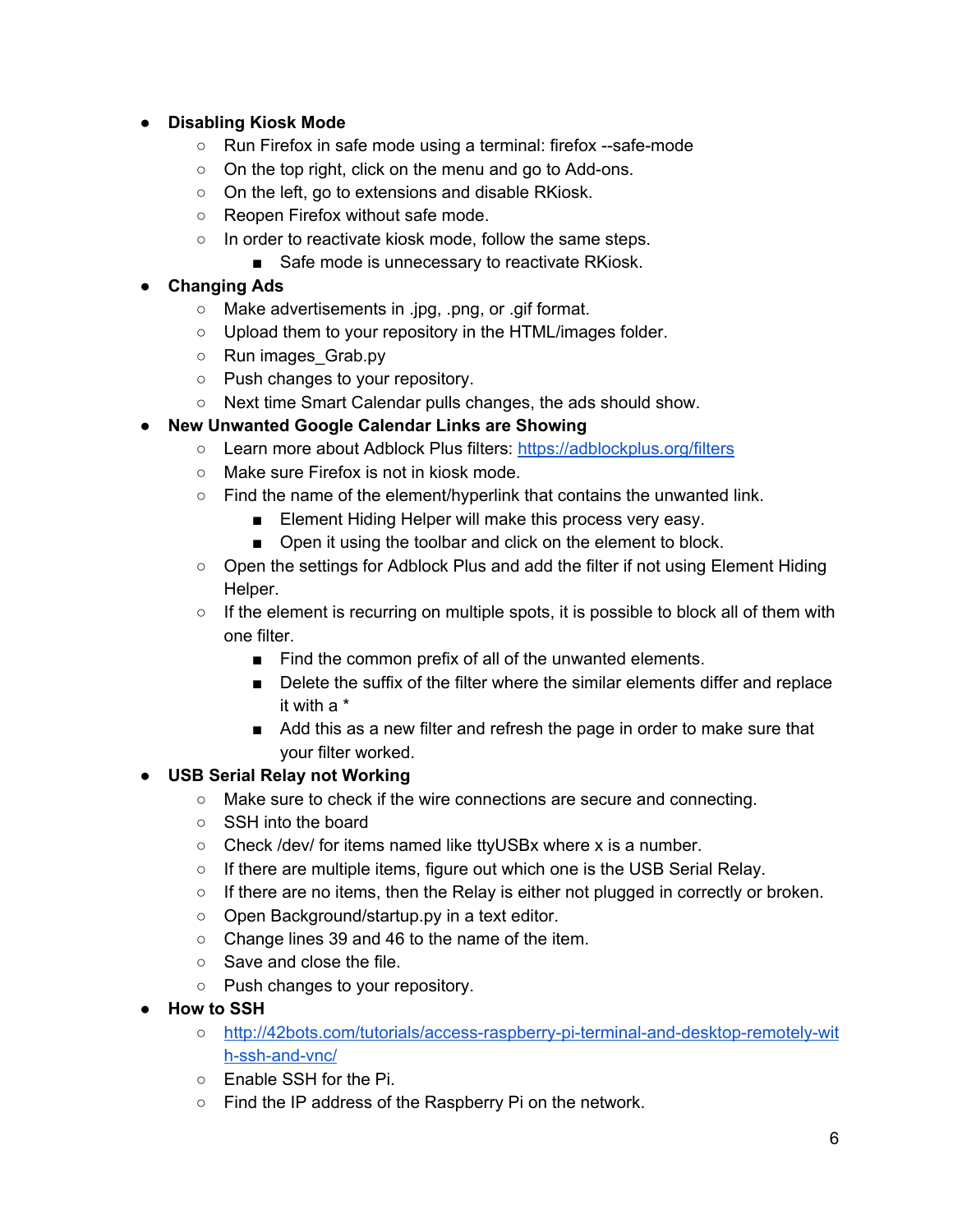- This can be done by using the ifconfig command on the Pi.
- SSH from your computer using the username, password, and IP address of the Pi.
	- PuTTY can be used for SSH.
- If the SSH is successful, you are now logged into the Pi over a terminal.

# <span id="page-6-3"></span>**● Disable Monitor Turning Off**

- Open Background/pins.py in a text editor.
- $\circ$  Change do monitor to 0 to disable the monitor turning off
	- Change it back later to 1 for monitor turning off if wanted
- Save and close the file.
- Push changes to your repository.
- <span id="page-6-5"></span>**● How to Use Git**
	- **○** Use an online tutorial: <https://try.github.io/levels/1/challenges/1>

## <span id="page-6-1"></span>**● Firefox is Working Improperly**

- Close any instance of Firefox.
- Locate the ~/.mozilla/firefox/xxxxxxxx.default/prefs.js file.
	- This path name is approximately correct; it needs to be changed depending on installation.
- Find any differences (if any) between this file and what is listed below in *Appendix C*.
- Modify and save changes where this is deemed fitting.
- Restart Firefox.

#### <span id="page-6-4"></span>**Appendix A: Adblock Filters**

calendar.google.com##.menu-link calendar.google.com##A[href\*="https://calendar.google.com/calendar/event?"] calendar.google.com##A[href\*="https://www.google.com/calendar/event?"] calendar.google.com##.logo-plus-button

# <span id="page-6-2"></span>**Appendix B: Cron Table**

\*/10 \* \* \* \* (cd /var/www/Smart-Calendar; git pull origin master; sync) @reboot python /var/www/Smart-Calendar/Background/init.py 0 4 \* \* \* python /var/www/Smart-Calendar/Background/startup.py --stop 0 4 \* \* \* python /var/www/Smart-Calendar/Background/startup.py --monitor-off 5 4 \* \* \* sudo shutdown -r

#### <span id="page-6-0"></span>**Appendix C: Firefox Preferences**

user\_pref("accessibility.typeaheadfind.flashBar", 0); user\_pref("app.update.auto", false); user\_pref("app.update.lastUpdateTime.addon-background-update-timer", 1494271857);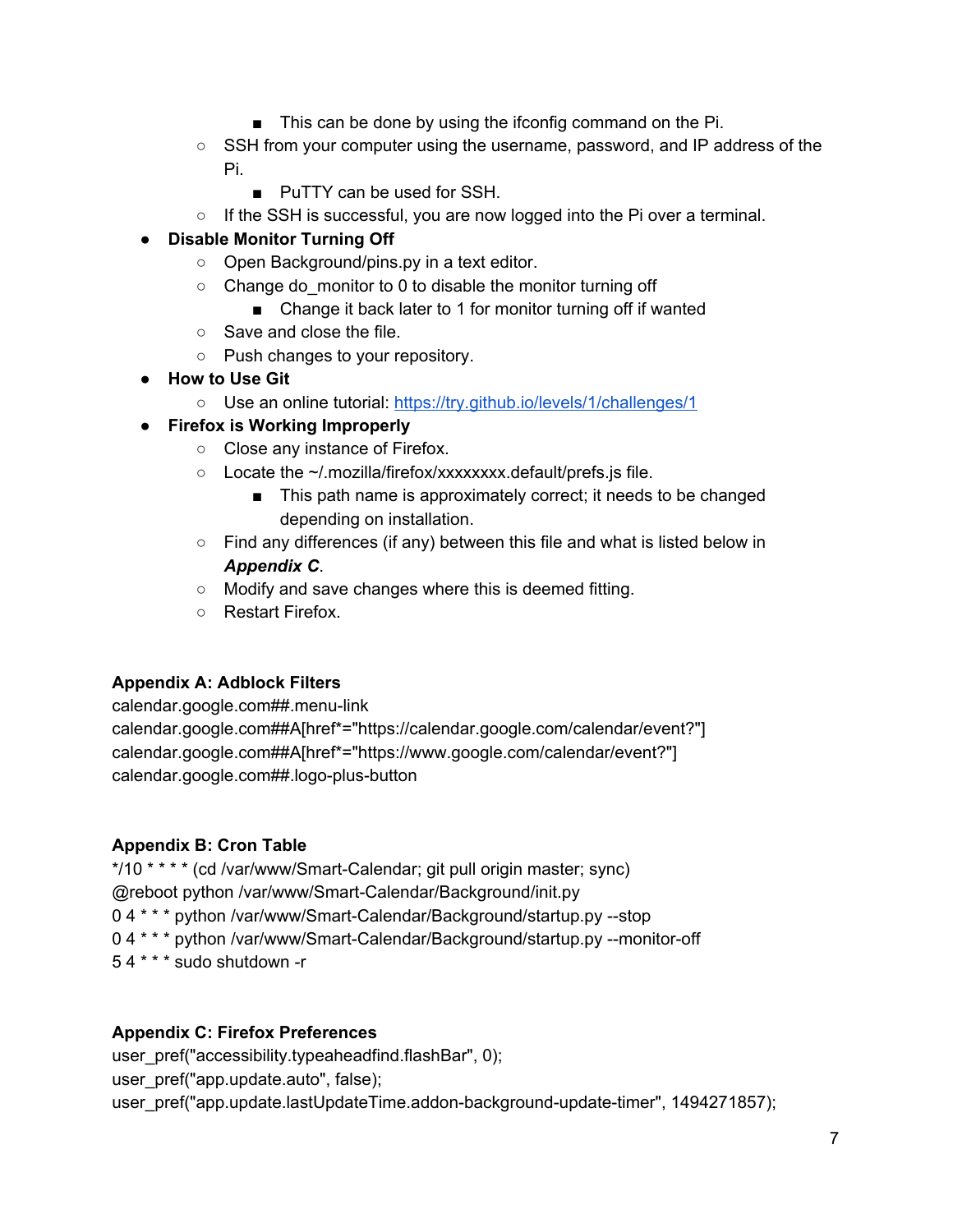user\_pref("app.update.lastUpdateTime.blocklist-background-update-timer", 1494357851); user\_pref("app.update.lastUpdateTime.browser-cleanup-thumbnails", 1494355018); user\_pref("app.update.lastUpdateTime.experiments-update-timer", 1494271737); user\_pref("app.update.lastUpdateTime.search-engine-update-timer", 1494349264); user\_pref("app.update.lastUpdateTime.xpi-signature-verification", 1494358040); user\_pref("browser.cache.disk.capacity", 307200); user\_pref("browser.cache.disk.enable", false); user\_pref("browser.cache.disk.filesystem\_reported", 1); user\_pref("browser.cache.disk.smart\_size.first\_run", false); user\_pref("browser.cache.disk.smart\_size.use\_old\_max", false); user\_pref("browser.cache.disk\_cache\_ssl", false); user\_pref("browser.cache.frecency\_experiment", 3); user\_pref("browser.cache.frecency\_half\_life\_hours", 1); user\_pref("browser.cache.memory.enable", false); user\_pref("browser.customizemode.tip0.shown", true); user\_pref("browser.download.importedFromSqlite", true); user\_pref("browser.download.panel.shown", true); user\_pref("browser.laterrun.bookkeeping.profileCreationTime", 1487454019); user\_pref("browser.laterrun.bookkeeping.sessionCount", 52); user\_pref("browser.migrated-sync-button", true); user\_pref("browser.migration.version", 42); user\_pref("browser.newtabpage.enhanced", true); user\_pref("browser.newtabpage.storageVersion", 1); user\_pref("browser.pagethumbnails.storage\_version", 3); user\_pref("browser.places.smartBookmarksVersion", 8); user\_pref("browser.safebrowsing.provider.google.lastupdatetime", "1494357515278"); user\_pref("browser.safebrowsing.provider.google.nextupdatetime", "1494359353278"); user\_pref("browser.safebrowsing.provider.mozilla.lastupdatetime", "1494356052184"); user\_pref("browser.safebrowsing.provider.mozilla.nextupdatetime", "1494359652184"); user\_pref("browser.search.countryCode", "US"); user\_pref("browser.search.region", "US"); user\_pref("browser.sessionstore.upgradeBackup.latestBuildID", "20170329150643"); user\_pref("browser.slowStartup.averageTime", 0); user\_pref("browser.slowStartup.samples", 0); user\_pref("browser.startup.homepage", ["http://localhost/Ads.html"](http://localhost/Ads.html)); user\_pref("browser.startup.homepage\_override.buildID", "20170329150643"); user\_pref("browser.startup.homepage\_override.mstone", "52.0.2"); user\_pref("browser.uiCustomization.state", "{\"placements\":{\"PanelUI-contents\":[\"edit-controls\",\"zoom-controls\",\"new-window-button\",\ "privatebrowsing-button\",\"save-page-button\",\"print-button\",\"history-panelmenu\",\"fullscreenbutton\",\"find-button\",\"preferences-button\",\"add-ons-button\",\"developer-button\",\"sync-butto n\"],\"addon-bar\":[\"addonbar-closebutton\",\"status-bar\"],\"PersonalToolbar\":[\"personal-bookm

arks\"],\"nav-bar\":[\"urlbar-container\",\"search-container\",\"bookmarks-menu-button\",\"downloa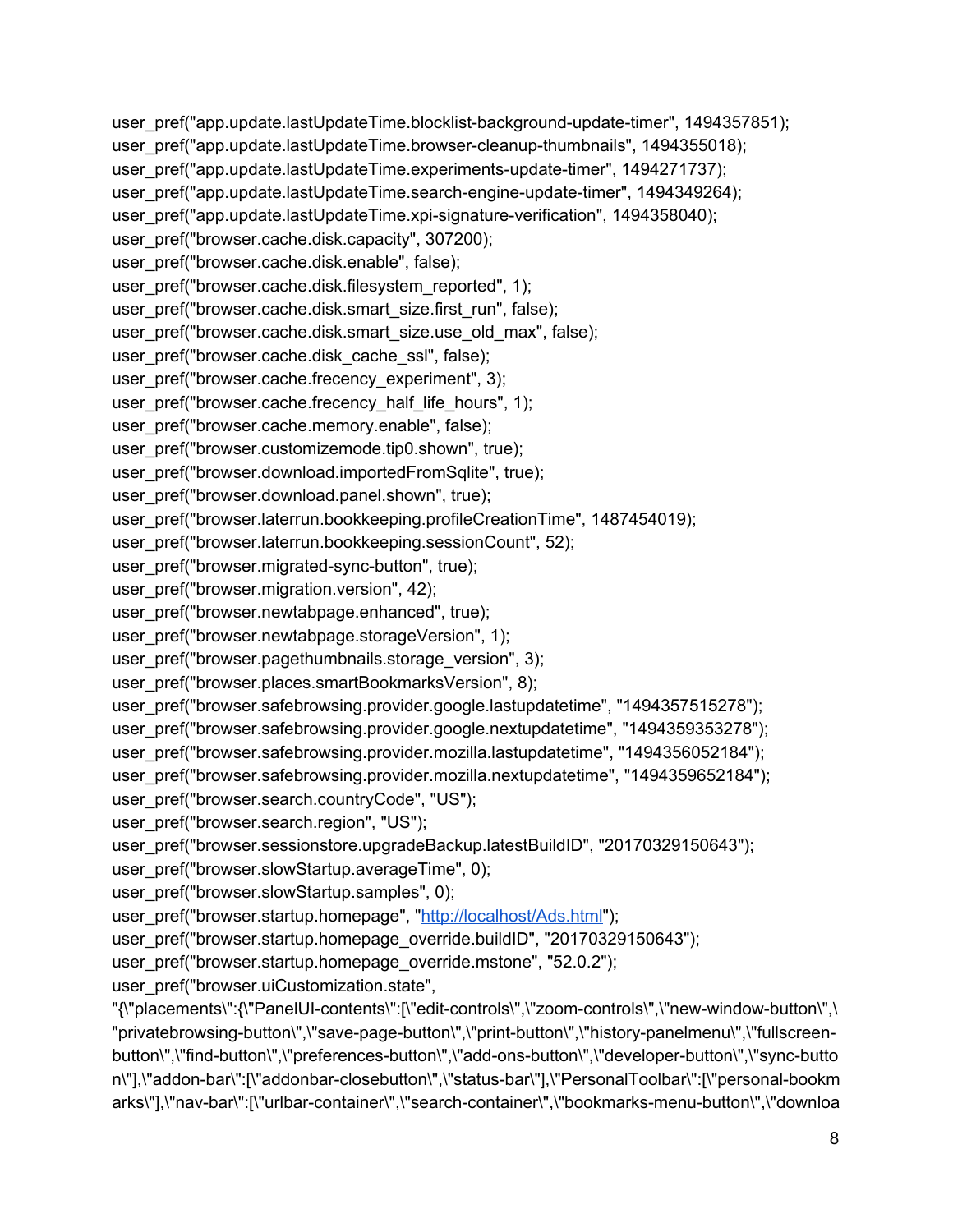ds-button\",\"home-button\",\"pocket-button\",\"abp-toolbarbutton\"],\"TabsToolbar\":[\"tabbrowser -tabs\",\"new-tab-button\",\"alltabs-button\"],\"toolbar-menubar\":[\"menubar-items\"]},\"seen\":[\"a bp-toolbarbutton\",\"developer-button\"],\"dirtyAreaCache\":[\"toolbar-menubar\",\"nav-bar\",\"Tab sToolbar\",\"PersonalToolbar\",\"PanelUI-contents\",\"addon-bar\"],\"currentVersion\":6,\"newEle mentCount\":0}");

user\_pref("datareporting.policy.dataSubmissionPolicyAcceptedVersion", 2);

user\_pref("datareporting.policy.dataSubmissionPolicyNotifiedTime", "1494355587162");

user\_pref("datareporting.sessions.current.activeTicks", 0);

user\_pref("datareporting.sessions.current.firstPaint", 26490);

user\_pref("datareporting.sessions.current.main", 1184);

user\_pref("datareporting.sessions.current.sessionRestored", 30162);

user\_pref("datareporting.sessions.current.startTime", "1494357990303");

user\_pref("datareporting.sessions.current.totalTime", 20);

user\_pref("datareporting.sessions.currentIndex", 9);

user\_pref("datareporting.sessions.previous.0",

"{\"s\":1494352296205,\"a\":0,\"t\":26,\"c\":false,\"m\":651,\"fp\":54818,\"sr\":-1}");

user\_pref("datareporting.sessions.previous.1",

"{\"s\":1494354971326,\"a\":1,\"t\":67,\"c\":false,\"m\":752,\"fp\":31336,\"sr\":30586}"); user\_pref("datareporting.sessions.previous.2",

"{\"s\":1494355546758,\"a\":2,\"t\":70,\"c\":false,\"m\":1017,\"fp\":21746,\"sr\":24415}"); user\_pref("datareporting.sessions.previous.3",

"{\"s\":1494356024193,\"a\":3,\"t\":43,\"c\":false,\"m\":391,\"fp\":13029,\"sr\":11306}");

user\_pref("datareporting.sessions.previous.4",

"{\"s\":1494356323313,\"a\":8,\"t\":87,\"c\":true,\"m\":188,\"fp\":10851,\"sr\":12557}"); user\_pref("datareporting.sessions.previous.5",

"{\"s\":1494356434669,\"a\":117,\"t\":949,\"c\":true,\"m\":178,\"fp\":12463,\"sr\":13356}"); user\_pref("datareporting.sessions.previous.6",

"{\"s\":1494357390926,\"a\":0,\"t\":30,\"c\":true,\"m\":188,\"fp\":10923,\"sr\":16001}"); user\_pref("datareporting.sessions.previous.7",

"{\"s\":1494357429405,\"a\":17,\"t\":187,\"c\":true,\"m\":185,\"fp\":9613,\"sr\":13587}"); user\_pref("datareporting.sessions.previous.8",

"{\"s\":1494357692751,\"a\":26,\"t\":167,\"c\":true,\"m\":183,\"fp\":15214,\"sr\":19762}");

user\_pref("distribution.canonical.bookmarksProcessed", true);

user\_pref("experiments.activeExperiment", false);

user\_pref("extensions.adblockplus.currentVersion", "2.8.2");

user\_pref("extensions.adblockplus.notificationdata",

"{\"lastCheck\":1494358063437,\"softExpiration\":1494436621815,\"hardExpiration\":149452517 7866,\"data\":{\"notifications\":[],\"version\":\"201705091752\"},\"lastError\":0,\"downloadStatus\":\ "synchronize\_ok\",\"downloadCount\":1}");

user\_pref("extensions.blocklist.pingCountTotal", 2);

user\_pref("extensions.blocklist.pingCountVersion", 2);

user\_pref("extensions.bootstrappedAddons",

"{\"{d10d0bf8-f5b5-c8b4-a8b2-2b9879e08c5d}\":{\"version\":\"2.8.2\",\"type\":\"extension\",\"descr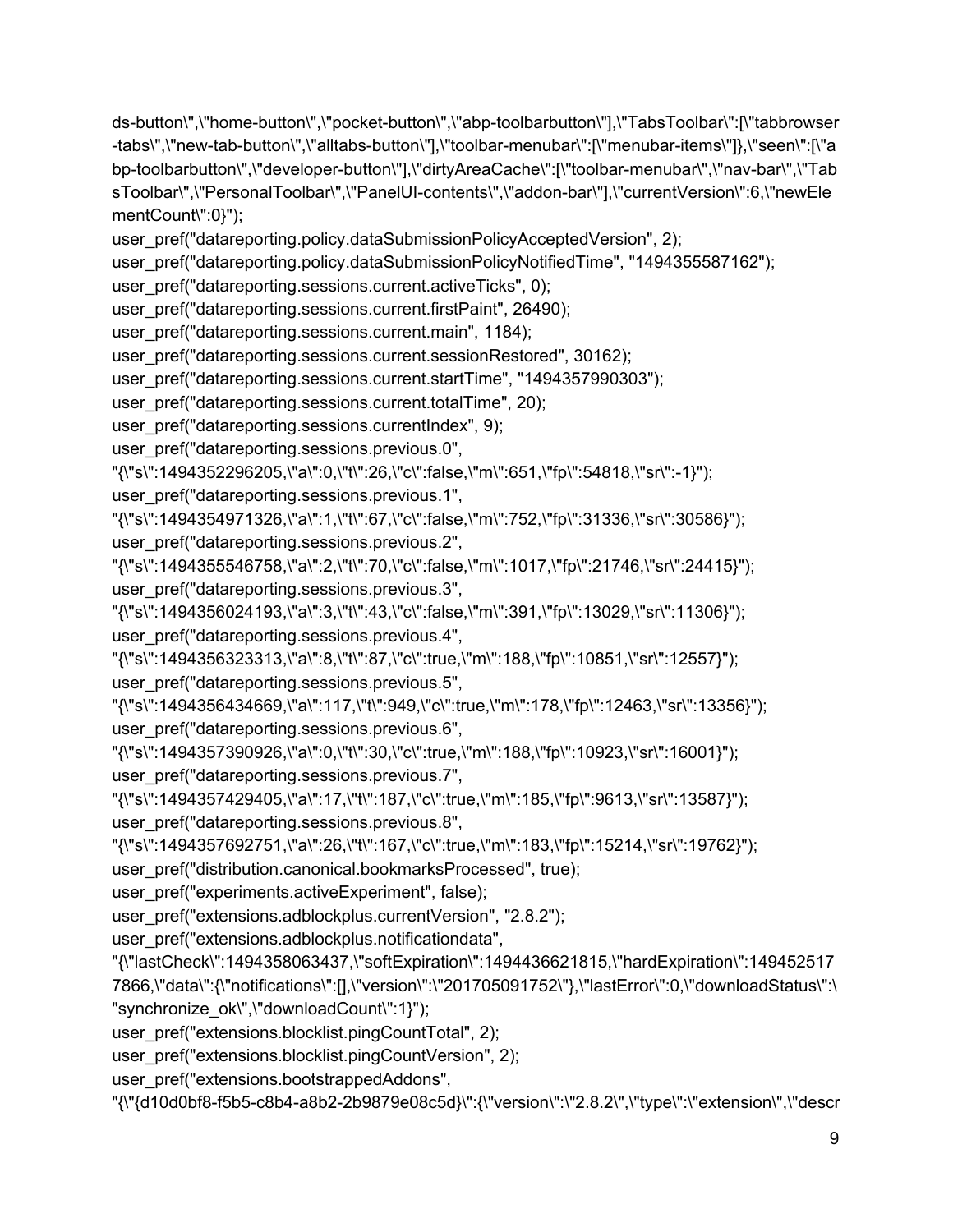iptor\":\"/home/jason/.mozilla/firefox/37uxaw55.default/extensions/{d10d0bf8-f5b5-c8b4-a8b2-2b 9879e08c5d}.xpi\",\"multiprocessCompatible\":true,\"runInSafeMode\":false,\"dependencies\":[],\" hasEmbeddedWebExtension\":false},\"elemhidehelper@adblockplus.org\":{\"version\":\"1.4\",\"ty pe\":\"extension\",\"descriptor\":\"/home/jason/.mozilla/firefox/37uxaw55.default/extensions/elem hidehelper@adblockplus.org.xpi\",\"multiprocessCompatible\":true,\"runInSafeMode\":false,\"dep endencies\":[],\"hasEmbeddedWebExtension\":false},\"deployment-checker@mozilla.org\":{\"ver sion\":\"1.0\",\"type\":\"extension\",\"descriptor\":\"/usr/lib/firefox/browser/features/deployment-che cker@mozilla.org.xpi\",\"multiprocessCompatible\":true,\"runInSafeMode\":true,\"dependencies\": [],\"hasEmbeddedWebExtension\":false}}");

user\_pref("extensions.databaseSchema", 19);

user\_pref("extensions.e10s.rollout.hasAddon", false);

user\_pref("extensions.e10sBlockedByAddons", true);

user\_pref("extensions.enabledAddons",

"ubufox%40ubuntu.com:3.2,%7B4D498D0A-05AD-4fdb-97B5-8A0AABC1FC5B%7D:0.9.0.1-sig ned.1-signed,fxkeyboard%40zabreznik.net:2.4.2.1-signed.1-signed,%7B972ce4c6-7e08-4474-a 285-3208198ce6fd%7D:52.0.2");

user\_pref("extensions.getAddons.databaseSchema", 5);

user\_pref("extensions.lastAppVersion", "52.0.2");

user\_pref("extensions.lastPlatformVersion", "52.0.2");

user\_pref("extensions.pendingOperations", false);

user\_pref("extensions.xpiState",

"{\"app-profile\":{\"fxkeyboard@zabreznik.net\":{\"d\":\"/home/jason/.mozilla/firefox/37uxaw55.def ault/extensions/fxkeyboard@zabreznik.net.xpi\",\"e\":true,\"v\":\"2.4.2.1-signed.1-signed\",\"st\":1 486497899000},\"elemhidehelper@adblockplus.org\":{\"d\":\"/home/jason/.mozilla/firefox/37uxa w55.default/extensions/elemhidehelper@adblockplus.org.xpi\",\"e\":true,\"v\":\"1.4\",\"st\":149204 5156000},\"{d10d0bf8-f5b5-c8b4-a8b2-2b9879e08c5d}\":{\"d\":\"/home/jason/.mozilla/firefox/37u xaw55.default/extensions/{d10d0bf8-f5b5-c8b4-a8b2-2b9879e08c5d}.xpi\",\"e\":true,\"v\":\"2.8.2\ ",\"st\":1487801687000},\"{4D498D0A-05AD-4fdb-97B5-8A0AABC1FC5B}\":{\"d\":\"/home/jason/ .mozilla/firefox/37uxaw55.default/extensions/{4D498D0A-05AD-4fdb-97B5-8A0AABC1FC5B}.xp i\",\"e\":true,\"v\":\"0.9.0.1-signed.1-signed\",\"st\":1486497399000}},\"app-system-defaults\":{\"fir efox@getpocket.com\":{\"d\":\"/usr/lib/firefox/browser/features/firefox@getpocket.com.xpi\",\"e\":f alse,\"v\":\"1.0.5\",\"st\":1490806223000},\"webcompat@mozilla.org\":{\"d\":\"/usr/lib/firefox/brows er/features/webcompat@mozilla.org.xpi\",\"e\":false,\"v\":\"1.0\",\"st\":1490806223000},\"e10sroll out@mozilla.org\":{\"d\":\"/usr/lib/firefox/browser/features/e10srollout@mozilla.org.xpi\",\"e\":fals e,\"v\":\"1.9\",\"st\":1490806223000},\"aushelper@mozilla.org\":{\"d\":\"/usr/lib/firefox/browser/feat ures/aushelper@mozilla.org.xpi\",\"e\":false,\"v\":\"2.0\",\"st\":1490806223000},\"deployment-che cker@mozilla.org\":{\"d\":\"/usr/lib/firefox/browser/features/deployment-checker@mozilla.org.xpi\ ",\"e\":true,\"v\":\"1.0\",\"st\":1490806223000}},\"app-global\":{\"{972ce4c6-7e08-4474-a285-3208 198ce6fd}\":{\"d\":\"/usr/lib/firefox/browser/extensions/{972ce4c6-7e08-4474-a285-3208198ce6fd }.xpi\",\"e\":true,\"v\":\"52.0.2\",\"st\":1490806223000}},\"app-system-share\":{\"ubufox@ubuntu.c om\":{\"d\":\"/usr/share/mozilla/extensions/{ec8030f7-c20a-464f-9b0e-13a3a9e97384}/ubufox@u buntu.com.xpi\",\"e\":true,\"v\":\"3.2\",\"st\":1442597402000}}}"); user\_pref("idle.lastDailyNotification", 1494352517);